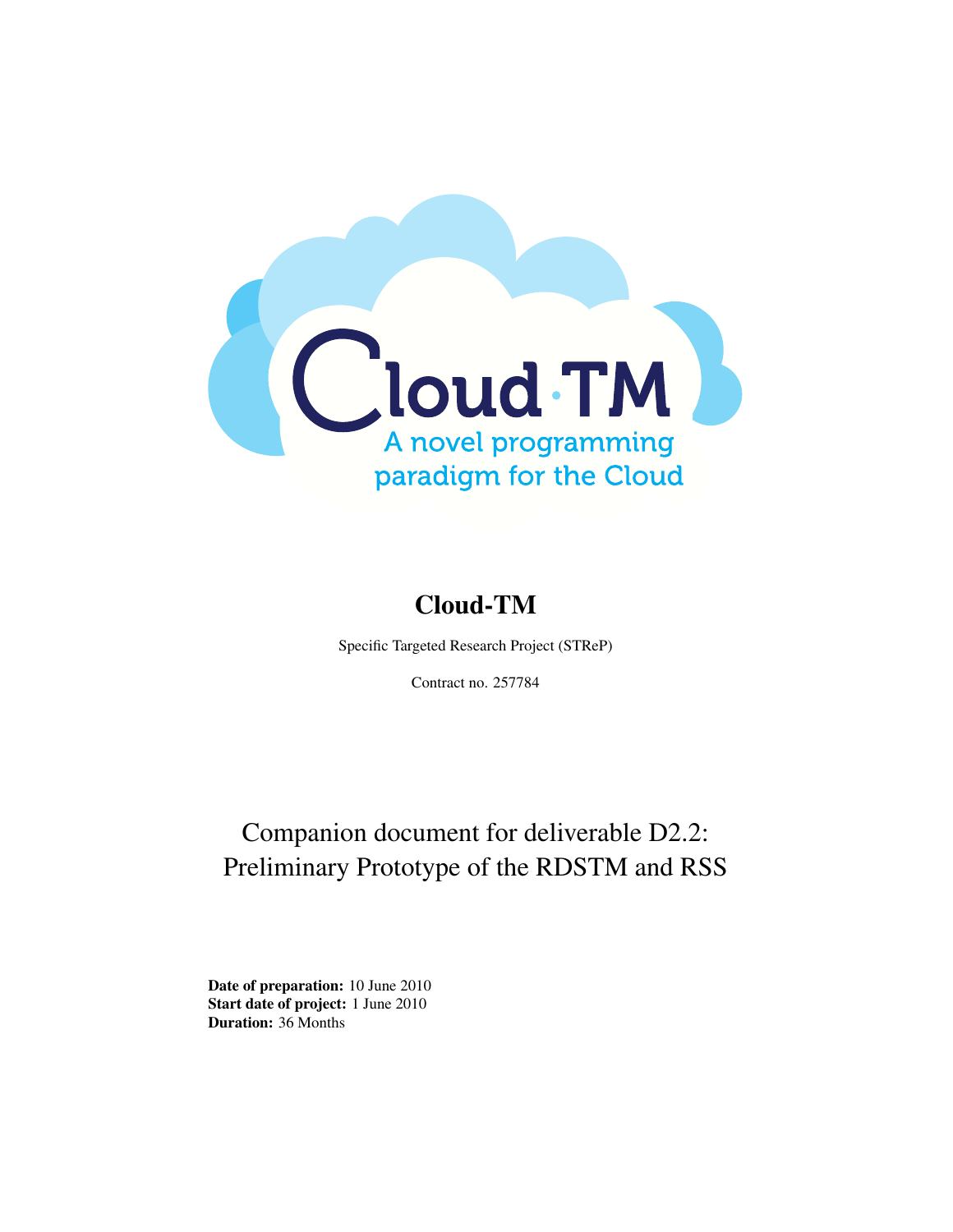# **Contributors**

Emmanuel Bernard, Red Hat Joao Cachopo, INESC-ID Mark Little, Red Hat Francesco Quaglia, CINI Paolo Romano, INESC-ID Vittorio A. Ziparo, ALGORITHMICA Manik Surtani, Red Hat Sanne Grinovero, Red Hat Fabio Cottefoglie, ALGORITHMICA

——————————————————

<sup>(</sup>C) 2010 Cloud-TM Consortium. Some rights reserved. This work is licensed under the Attribution-NonCommercial-NoDerivs 3.0 Creative

Commons License. See http://creativecommons.org/licenses/by-nc-nd/3.0/legalcode for details.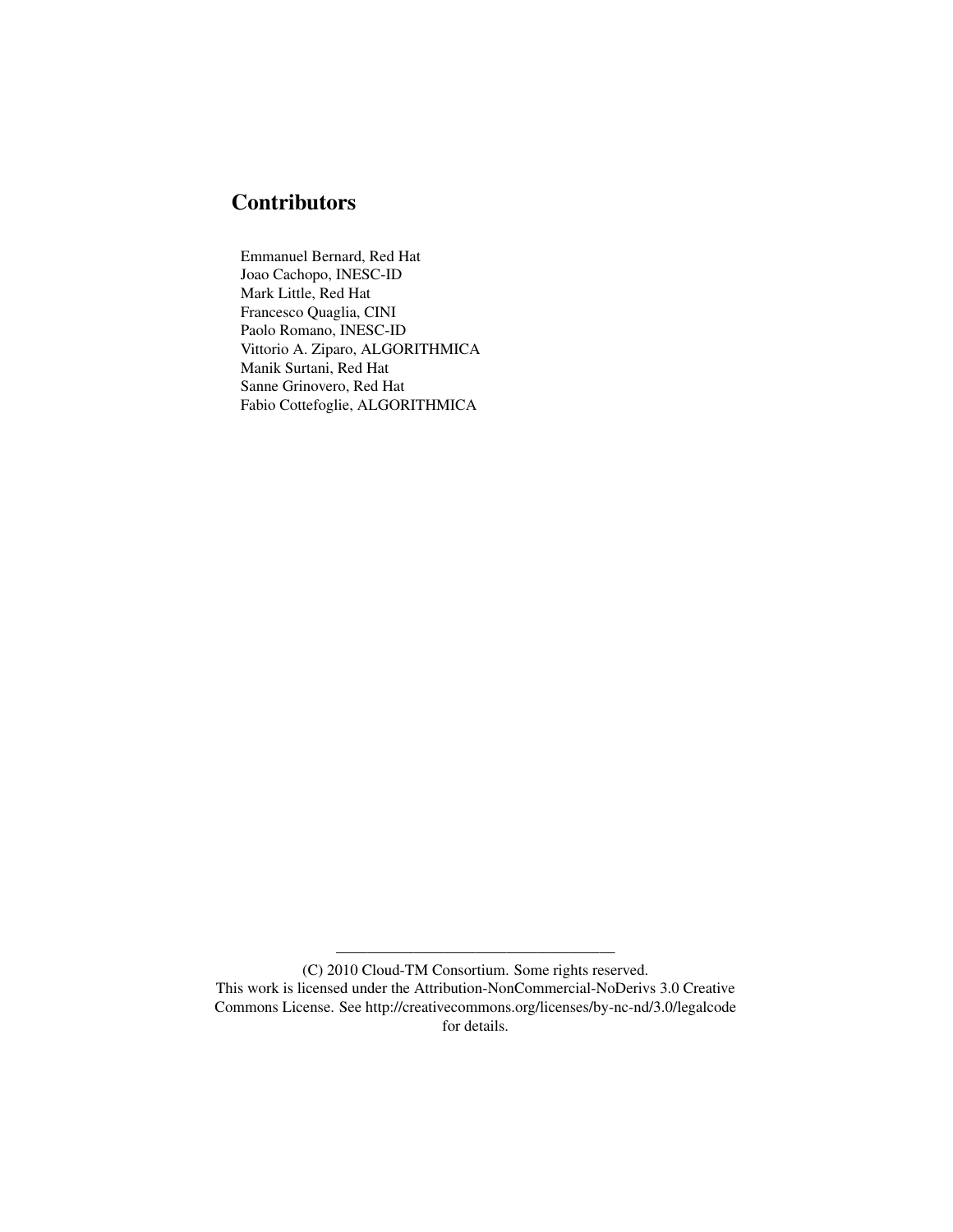# Table of Contents

|   | <b>Introduction</b>                                                 |                                                                            |                |
|---|---------------------------------------------------------------------|----------------------------------------------------------------------------|----------------|
|   | 1.1                                                                 | Relationship with other deliverables $\dots \dots \dots \dots \dots \dots$ | $\overline{4}$ |
| 2 | <b>Architectural Overview of the Cloud-TM Preliminary Prototype</b> |                                                                            |                |
|   | 2.1                                                                 |                                                                            | 6              |
|   | 2.2                                                                 |                                                                            | 7              |
|   | 2.3                                                                 | Reconfigurable Distributed STM and Storage System                          | 8              |
| 3 | 10<br>Setting up the prototype                                      |                                                                            |                |
|   | 3.1                                                                 |                                                                            | 10             |
|   | 3.2                                                                 | Installing and running the prototype $\dots \dots \dots \dots \dots \dots$ | 10             |
|   |                                                                     | 3.2.1                                                                      | 11             |
|   |                                                                     | 3.2.2                                                                      | 12             |
|   |                                                                     | Conclusions                                                                | 13             |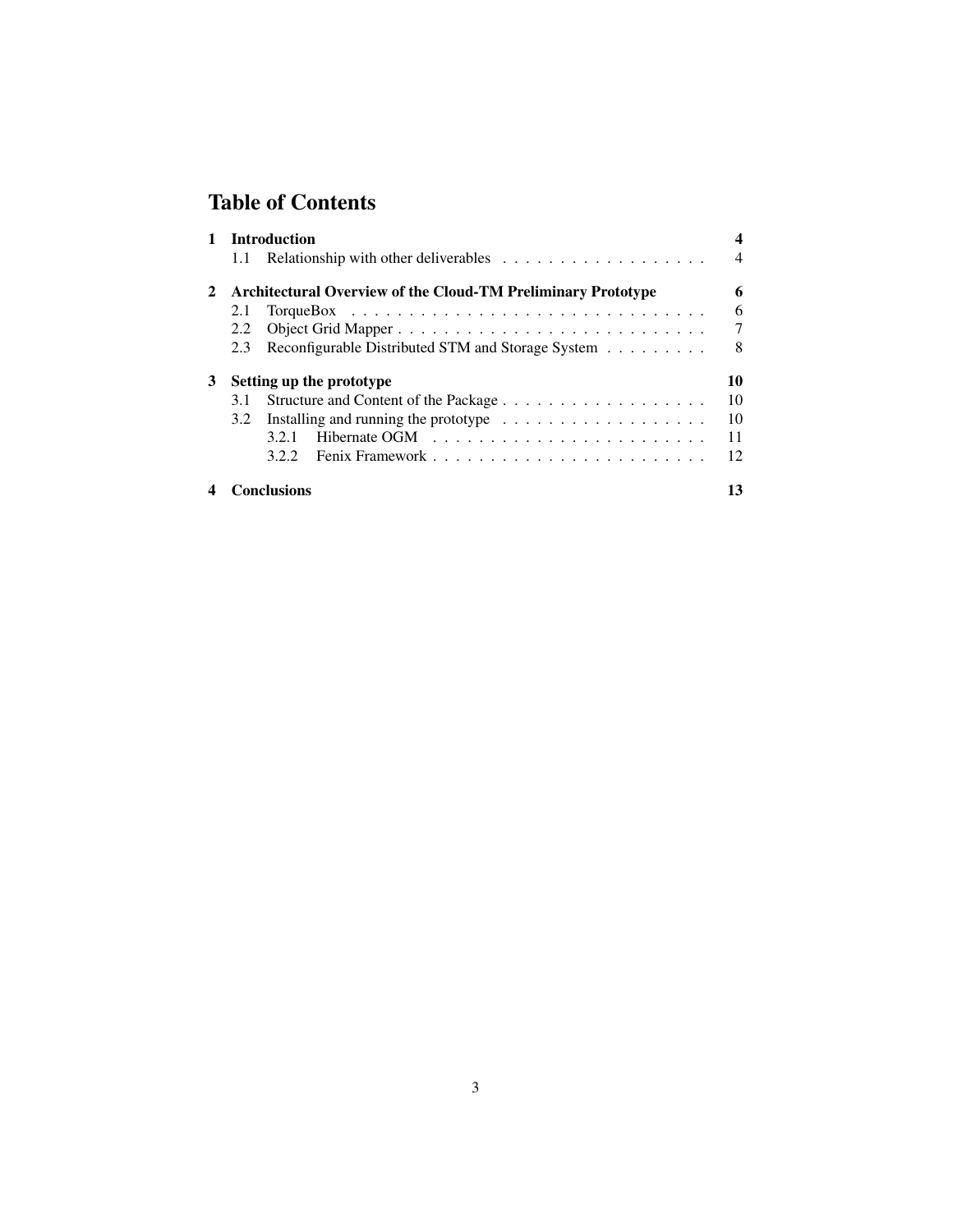### 1 Introduction

This document accompanies Deliverable D2.2, Preliminary Prototype of the Cloud-TM platform. Its aim is to overview the current architecture of the prototype and to document how to set it up in order to develop applications running on top of it.

As planned in the DoW this preliminary prototype does not include neither dynamic reconfiguration mechanisms, nor the Autonomic Manager which are going to be developed later on during the project. On the other hand, it contains already a preliminary version of some important building blocks of the Cloud-TM Data Platform, namely:

- Fénix Framework and Hibernate OGM, which are two alternative implementations of the Object Grid Mapper, based, respectively, on the Domain Modelling Language (DML) and on the Java Persistence API (JPA) approach;
- Infinispan, which serves as the Cloud-TM's Distributed Software Transactional Memory layer and allows persisting its state to a wide range of heterogeneous storage systems (ranging from local file systems/databases to Cloud-oriented storages).

We remind to Deliverable D2.1 for a detailed description of the architecture of these components, but, for self-containment, we provide in the following a brief overview of their main functionalities.

Note that, in order to simplify the development of the project's pilot applications, the Cloud-TM's Data Platform has been integrated with TorqueBox, a popular opensource framework for the development of web applications based on RubyOnRails 2 technology.

In order to demonstrate the prototype, and verify the successful integration of the different components of the Data Platform, we developed a simple demo, in the form a web application. that allows testing three basic operations: i) definition of transactions; simple retrieval of objects; create/read/update/delete (CRUD) operations.

Clearly the platform's API will undergo minor changes, as new functionalities and services are provided during the project. Nevertheless, the development of this demo has allowed also to identify integration issues at an early stage, and enabled Algorithmica to start developing the Cloud-TM's pilot applications even earlier than originally planned.

The structure of this document is the following. We start, in Section 2, by overviewing the architecture of the Cloud-TM Preliminary Prototype, and illustrating the key functionalities provided by each of its main components. Next, in Section 3, we describe the content of the package containing the platform's prototype, and provide instructions on how to install it and test it by running the demo application.

#### 1.1 Relationship with other deliverables

The Cloud-TM Preliminary Prototype, which this document accompanies and illustrates, has been developed on the basis of the Cloud-TM architecture described in deliverable "D2.1 Architecture Specification Draft". As a consequence, the deliverable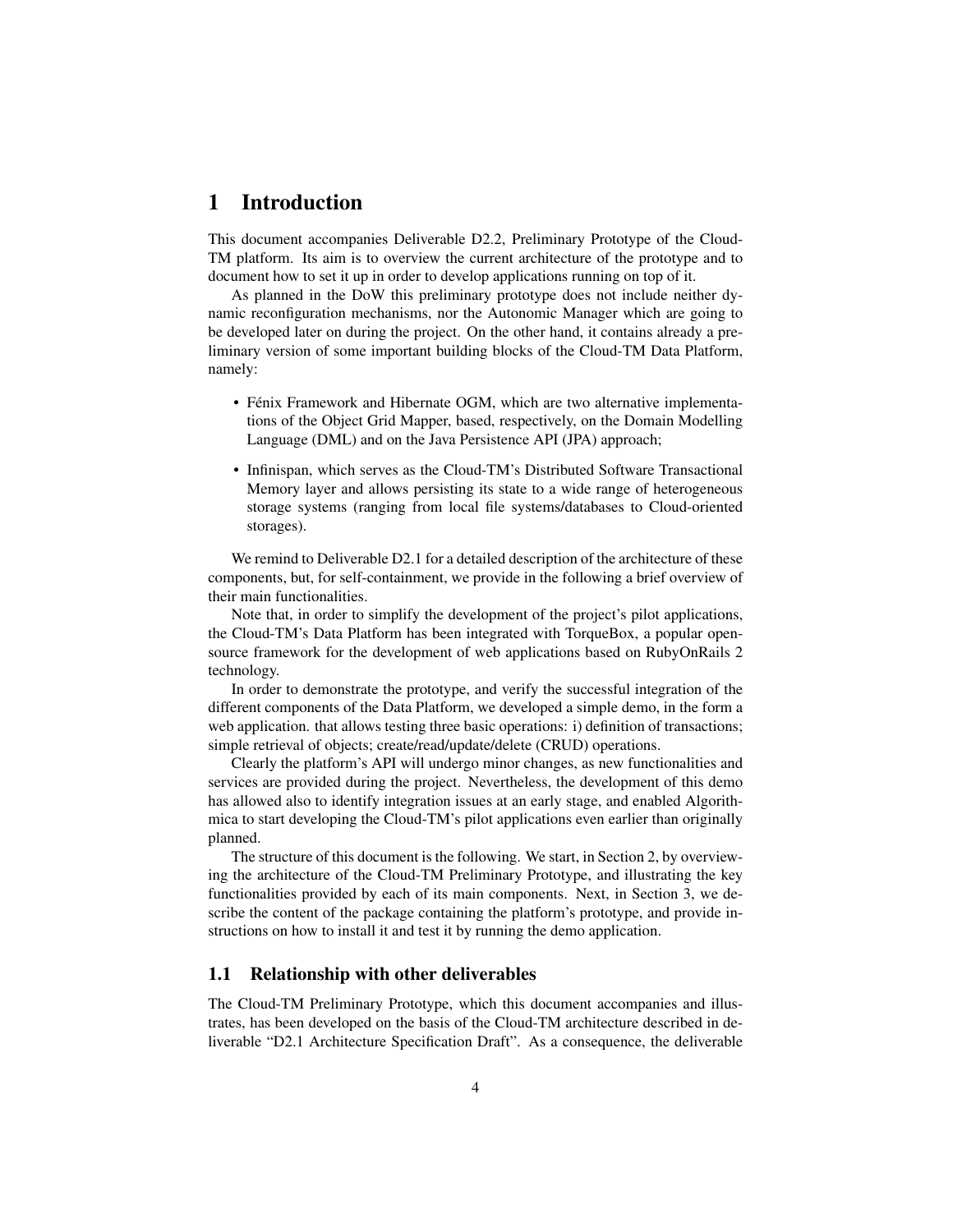depends also on the user requirements gathered in deliverable "D1.1 User requirements report", and takes into account the technologies identified in the deliverable "D1.2 Enabling technologies report".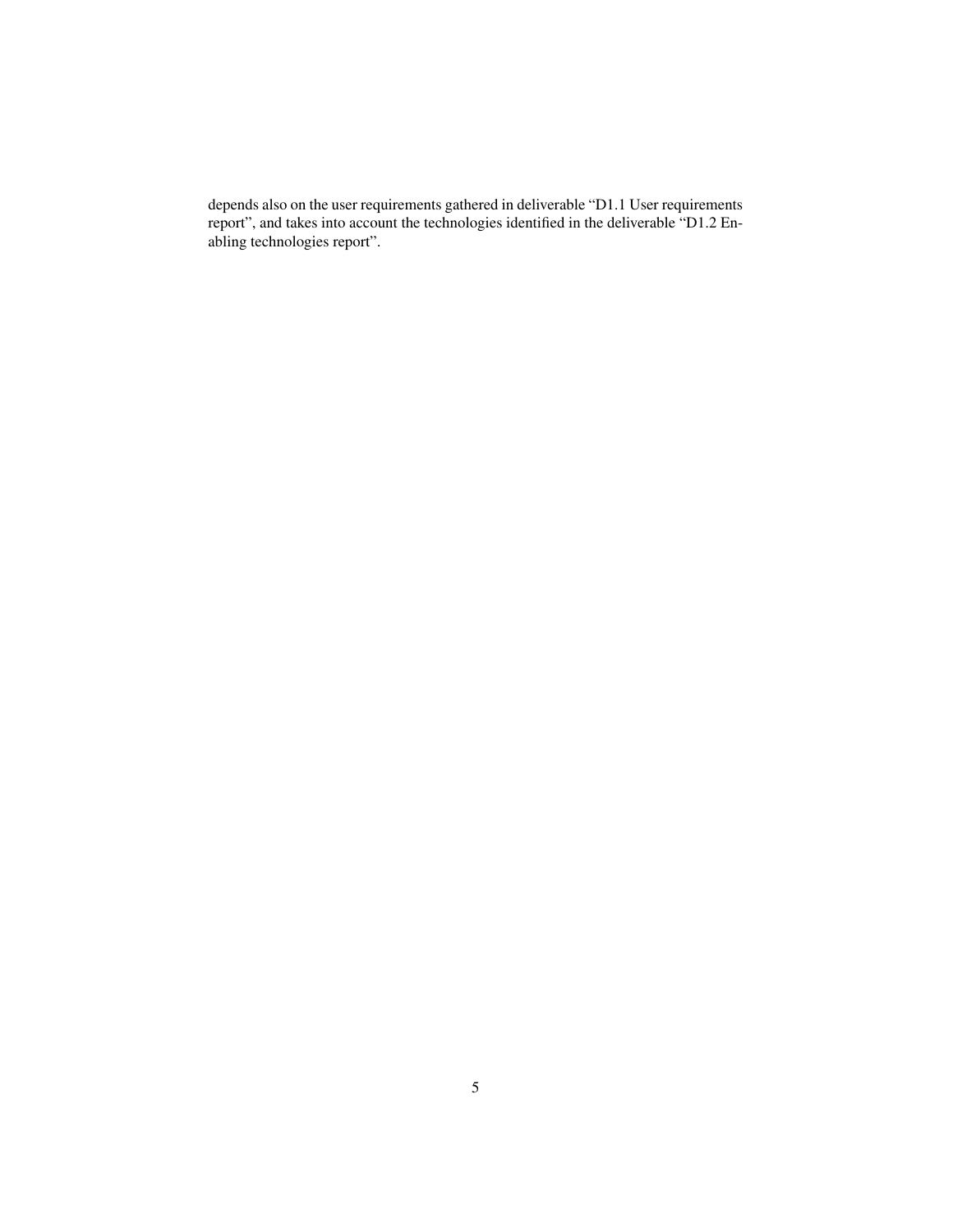## 2 Architectural Overview of the Cloud-TM Preliminary Prototype

The high level architecture of CLOUD-TM preliminary prototype is depicted in Figure 1. In the following we briefly overview the main modules composing the prototype, discussing what functionalities they currently support. An extensive description of the internal mechanisms that are already integrated in these modules, and of their planned developments, is provided in Deliverable D2.1.



Figure 1: Architecture of the CLOUD-TM preliminary prototype

#### 2.1 TorqueBox

As described in deliverable D6.1, "1st Periodic Management Report ", it has been decided to develop the pilots as web applications using Ruby on Rails (RoR), a popular open source web framework that allows to write powerful applications in a very elegant and compact way. In particular, it has been agreed to use the JBoss implementation of RoR, namely TorqueBox, which allows for deploying applications developed using RoR into the JBoss J2EE Application Server.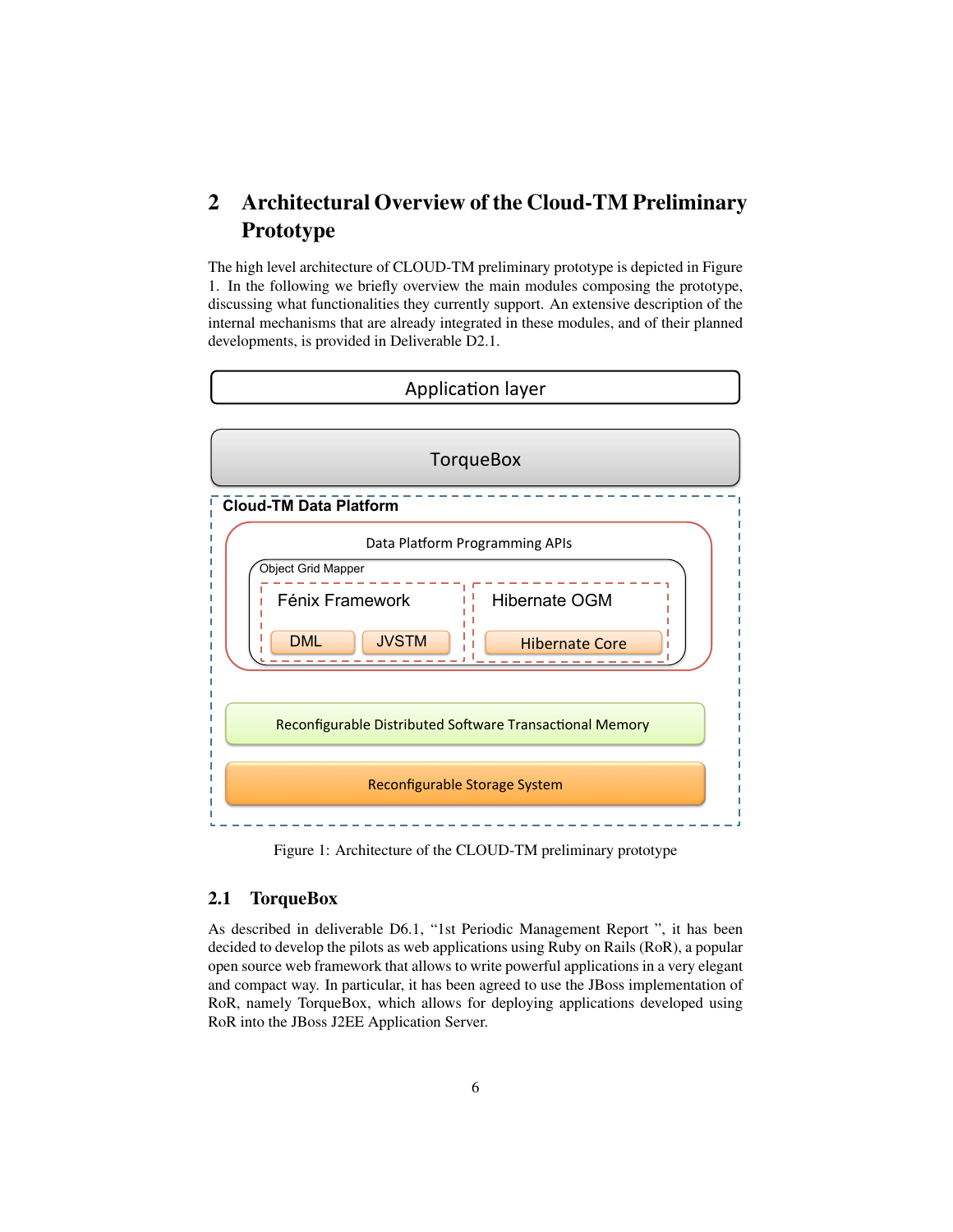This required integrating TorqueBox programming model with the Cloud-TM's Data Platform, and specifically with the APIs provided by the Cloud-TM's Object Grid Mapper. In fact, RubyOnRails 2 (the version used by Algorithmica) already comes with its own domain modelling language, namely ActiveRecord, that relies on relational databases and is highly coupled to the framework. Nevertheless, shortly after the beginning of the project Rails 3 was released. This new version allows to replace the data model and provides a high level interface (ActiveModel) that allows to integrate into Rails different domain modelling languages. Thus, the work carried out up to date has allowed to use Rails 3 without ActiveRecord support allowing for a clean and easy integration with the Data Platform Programming APIs, and specifically with the Object Grid Mapper module, which is described in the following.

#### 2.2 Object Grid Mapper

The *Object Grid Data Mapper* which is responsible for handling the mapping of object oriented data domain to the  $\langle key, value \rangle$  pair data model, which is employed by the underlying Reconfigurable Distributed Software Transactional Memory. Currently, the prototype is equipped both with the *Fénix Framework* and *Hibernate OGM*. The former is able to specify, through a Domain Model Language (DML), the structure of an object-oriented domain model and to support transactions by relying on the *Java Versioned Software Transactional Memory* module. The latter is capable of storing data in a NoSQL data grid exploiting the pre-existent *Hibernate Core*, which exposes standard Java Persistence API.

The internal architectures of these two modules are described in detail in Deliverable D2.2. In this document, therefore, we describe only how Fénix and OGM were integrated into TorqueBox.

Another issue addressed is that, for both Fénix and OGM interfaces, it is required to access a Java API from Ruby code. TorqueBox is based on JRuby<sup>1</sup>, a pure Java implementation of the Ruby language. For this reason, it is possible to write (J)Ruby code that transparently uses Java APIs. In the following we describe how this feature has been used to access the Data Platform Programming API, within the context of a TorqueBox application.

Fénix Framework. In order to integrate Fénix into TorqueBox, we need to enable access from TorqueBox to the Fénix domain model. To this end, we added to the standard Rails directory structure the " lib/fenix" folder that contains all the Fénix libraries, configuration files and generated domain classes. When the application is deployed, a script copies these files into a TorqueBox Service Archive (SAR file) specifically created for the Fénix Framework. The SAR file is generally used for deploying a service component in the application server without dependencies on other components. When application server starts, the component will be deployed and will start running independently.

In " lib/fenix\_loader.rb", we developed code that initializes the Fénix framework and that provides some shortcuts for accessing the Fénix public API that are then used

<sup>1</sup>http://www.jruby.org/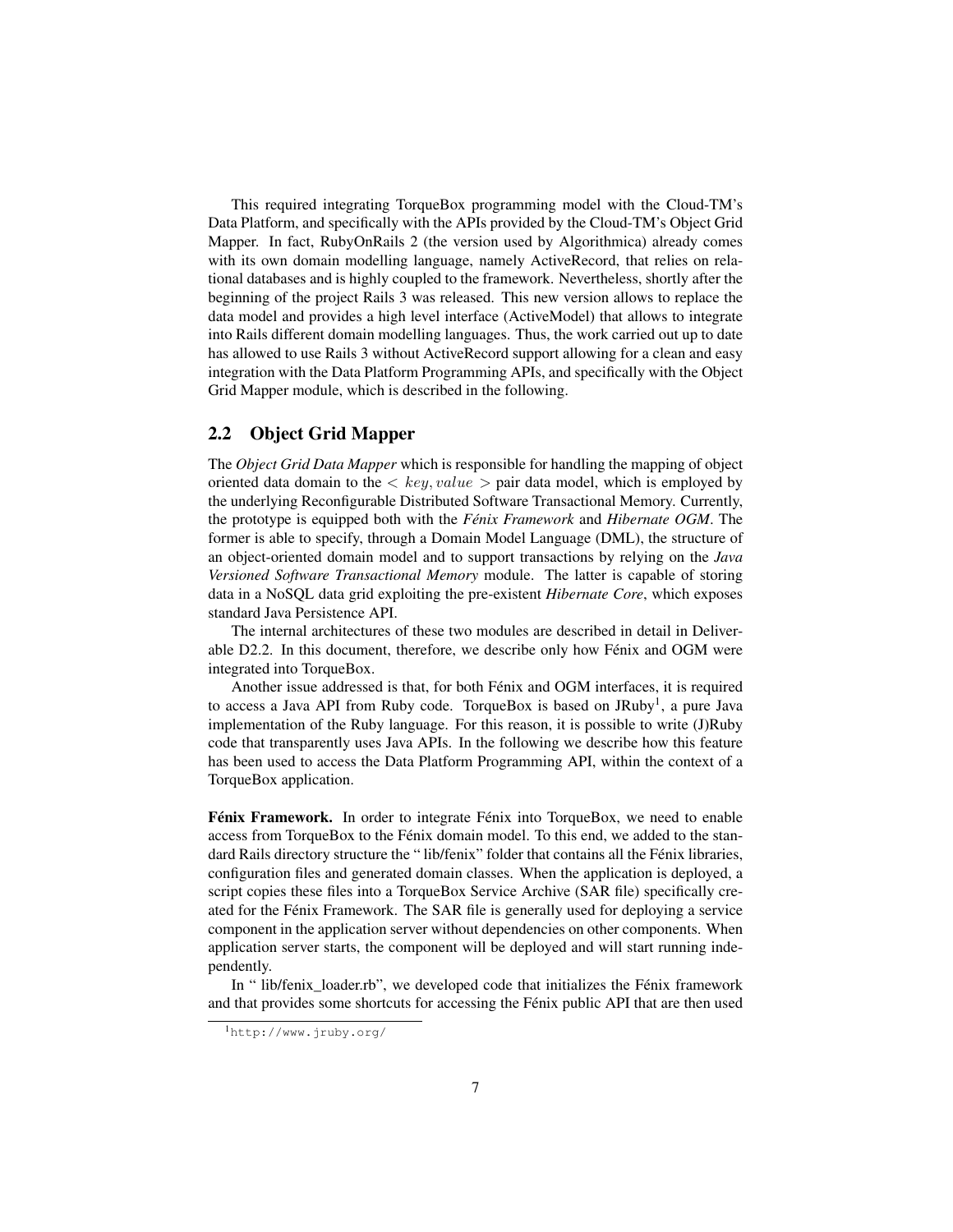at runtime to define transactions and manipulate the domain model. Currently, within TorqueBox, we can define transactions, navigate and perform CRUD operations on the Fénix domain model.

Hibernate OGM At the time of writing, Hibernate OGM is a relatively less stable technology with respect to Fénix, which created additional issues to achieve integration with TorqueBox. For the time being, we have implemented a fairly simple, but fully working, interface that allows for specifying the domain model and the operations on the model at the Java level. Thus, it is currently not possible to define transactions at the JRuby level. Any transactional operation is embedded in a Java method that is then invoked from JRuby.

Ongoing work is primarily aimed at allowing a more fine-grained access to the Hibernate OGM API from JRuby and to span appropriately the Hibernate EntityManager (EM) lifecycle. Regarding the latter issue, currently we open one EM per persistence action. Despite a thorough performance testing is still to be done, this approach is deemed to be a performance anti-pattern for JPA. To this end, we are currently investigating the possibility to have the RoR app running on TB to interact via stateful session bean(s) encapsulating the JPA conversation.

#### 2.3 Reconfigurable Distributed STM and Storage System

In the lower layers of the architecture lie the Reconfigurable Distributed Software Transactional Memory and the Reconfigurable Storage System.

Both these functionalities are provided, in this prototype, by *Infinispan* (v. 5.0 Pagoa). Infinispan is a in-memory transactional data grid, which meets several of the base requirements of the CLOUD-TM platform and throughout the following phases of the project will be enriched with self-tuning and autonomic reconfiguration mechanisms.

As described in the deliverable D2.1 Architecture Specification Draft, currently this version supports the following operational modes.

- Standalone (non-clustered) mode: in this mode, Infinispan acts as a Software Transactional Memory. Unlike classical STMs, however, Infinispan does not ensure serializability (or opacity), but, in order to maximize performance, it guarantees more relaxed consistency models. Specifically, it ensures the ISO/ANSI SQL isolation levels Read-committed and Repeatable-read isolation levels, in addition to what is called Write skew anomaly avoidance.
- Full replication mode: in this mode, Infinispan is deployed over a set of interconnected nodes, each one holding a replica of the same key set. This mode is mainly intended for small scale deployments, given that the need to propagate updates to all the nodes in the system hampers the global scalability of this operational mode. The replication mechanism employed by Infinispan is based on the usage of the classical two phase commit, which ensures that, in order for a transaction to be committed, it can acquire locks successfully across all the nodes in the platform (and thus ensuring replica-wide agreement on the transaction serialization order).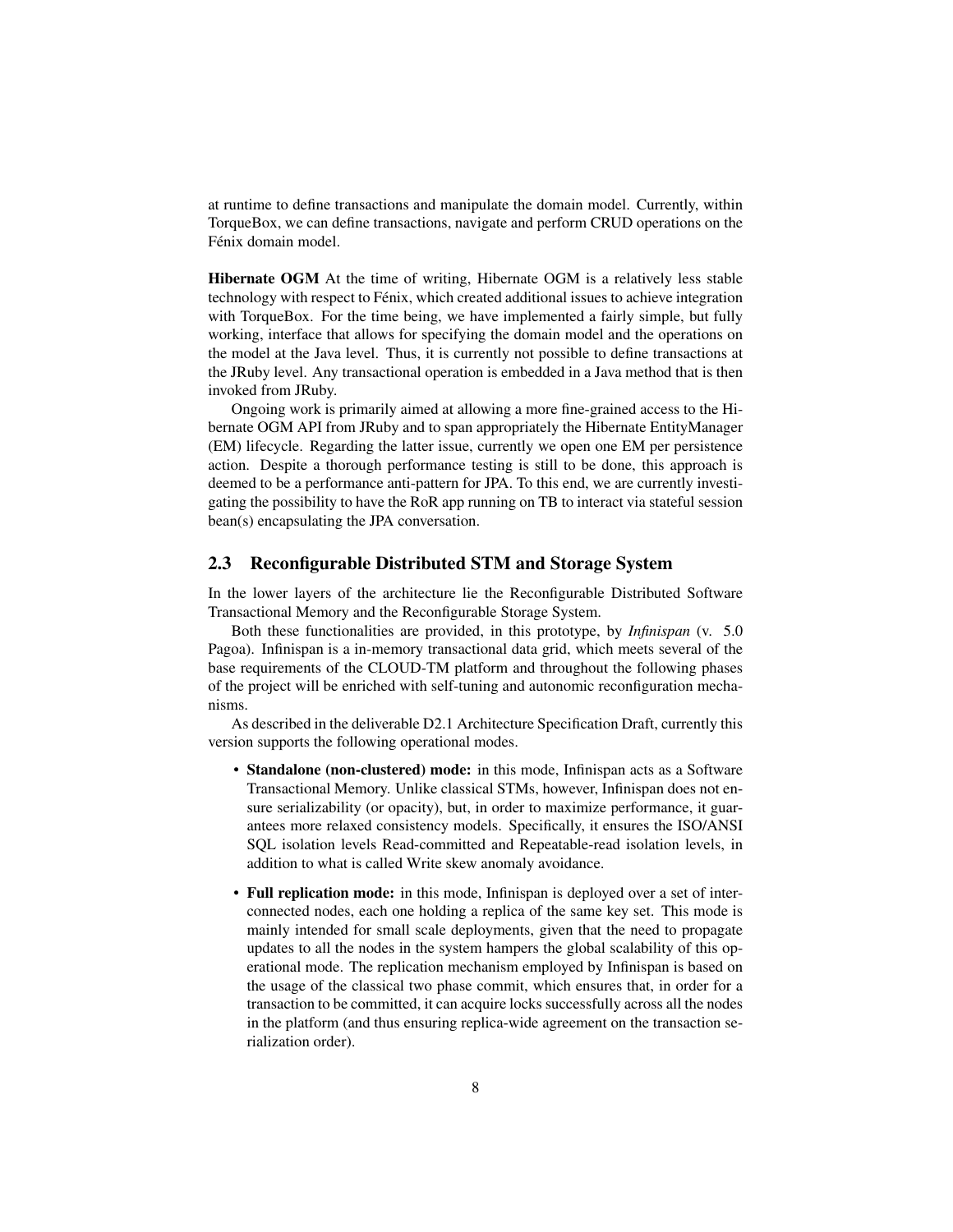• Partial replication mode: in this mode every Infinispan replica stores a subset of the data globally managed by the system; every  $\langle key, value \rangle$  pair is replicated (using a Consistent Hashing scheme to distribute keys among nodes) over a set of k nodes, thus leading to the possibility to meet availability and fault tolerance requirements without the drawbacks that are endemic to the full replicated mode. Upon the commit of a transaction, only the nodes which store keys affected by it are involved in the two-phase commit.

The availability of the above operational modes allows already for deploying, and preliminary testing, of applications both in private and public Clouds, also thanks to the availability of predefined configuration files supporting a wide range of deployment scenarios. The replication/distribution algorithms currently used at this stage are not adaptive, as adaptive, self-tuning functionalities will be developed in the following of the project.

In addition to serve as the initial RDSTM of the Cloud-TM platform, Infinispan supports also the abstraction of Reconfigurable Storage System: by means of a modular plugin-based layer, in fact, Infinispan can persist/retrieve data from a range of heterogeneous stable storages, including local file-systems and cloud-oriented storages. Also in this case, adaptive behaviors are not yet available of course, and will be provided in the following of the project.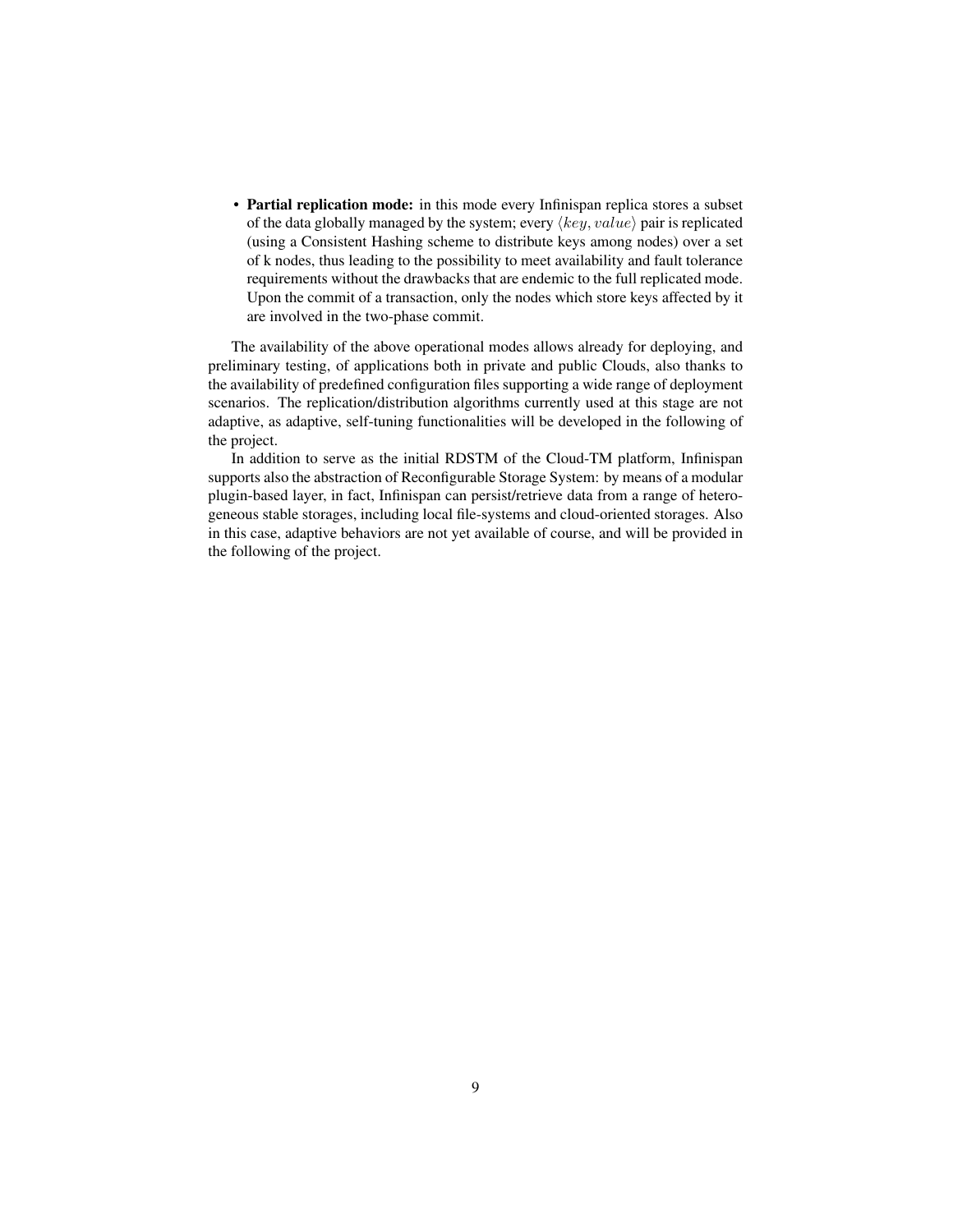### 3 Setting up the prototype

In this section we describe the content of the package and the necessary steps to set up

#### 3.1 Structure and Content of the Package

The content of the package is structured as follows

```
cloud TM_preliminary_prototype
 | _s r c
          | _RDSTM_and_RSS
                   \lfloor infinispan -4.2.2| _ i n f i n i s p a n −5. 0. 0CR4
          | _ o b j e c t _ g r i d _ m a p p e r
                   | _ F e ni x
                   | _Hibernate_OGM
demo
   | | | i b
          | _torquebox
                  | -1.0.1\perp torque box -d is t -1.0.1 - bin. zip
                   |2 x. incremental .95
                          | _t o r q u e b o x−d i s t −2. x . i n c r e m e n t a l .95− bi n . z i p
   | _{S} r c
          | _ fe ni x _ dem o
          | ogm demo
doc
   | _D2.2−CompanionDocument . p d f
```
- The *cloudTM\_preliminary\_prototype* folder contains the source code of the preliminary prototype of the Cloud-TM platform.
- The *demo* folder contains the source code of the demo application and the Torquebox binaries needed for its compilation and deployment.
- The *doc* folder contains this companion document.

#### 3.2 Installing and running the prototype

In order to show how to setup the preliminary prototype of the Cloud-TM platform, and demonstrate its functioning, we have prepared a simple demo application that uses the two APIs currently provided by the OGM, namely Fenix Framework and Hibernate OGM.

The demo application is a dummy rails application intended for experimenting on the integration of the Hibernate OGM framework<sup>2</sup> with JRuby<sup>3</sup> and TorqueBox<sup>4</sup>.

The application shows a web page with a draggable ball. When dragging the ball, the client fires asynchronous Ajax requests to the server, that update position of the

<sup>2</sup>http://community.jboss.org/en/hibernate/ogm

<sup>3</sup>http://www.jruby.org

<sup>4</sup>http://torquebox.org/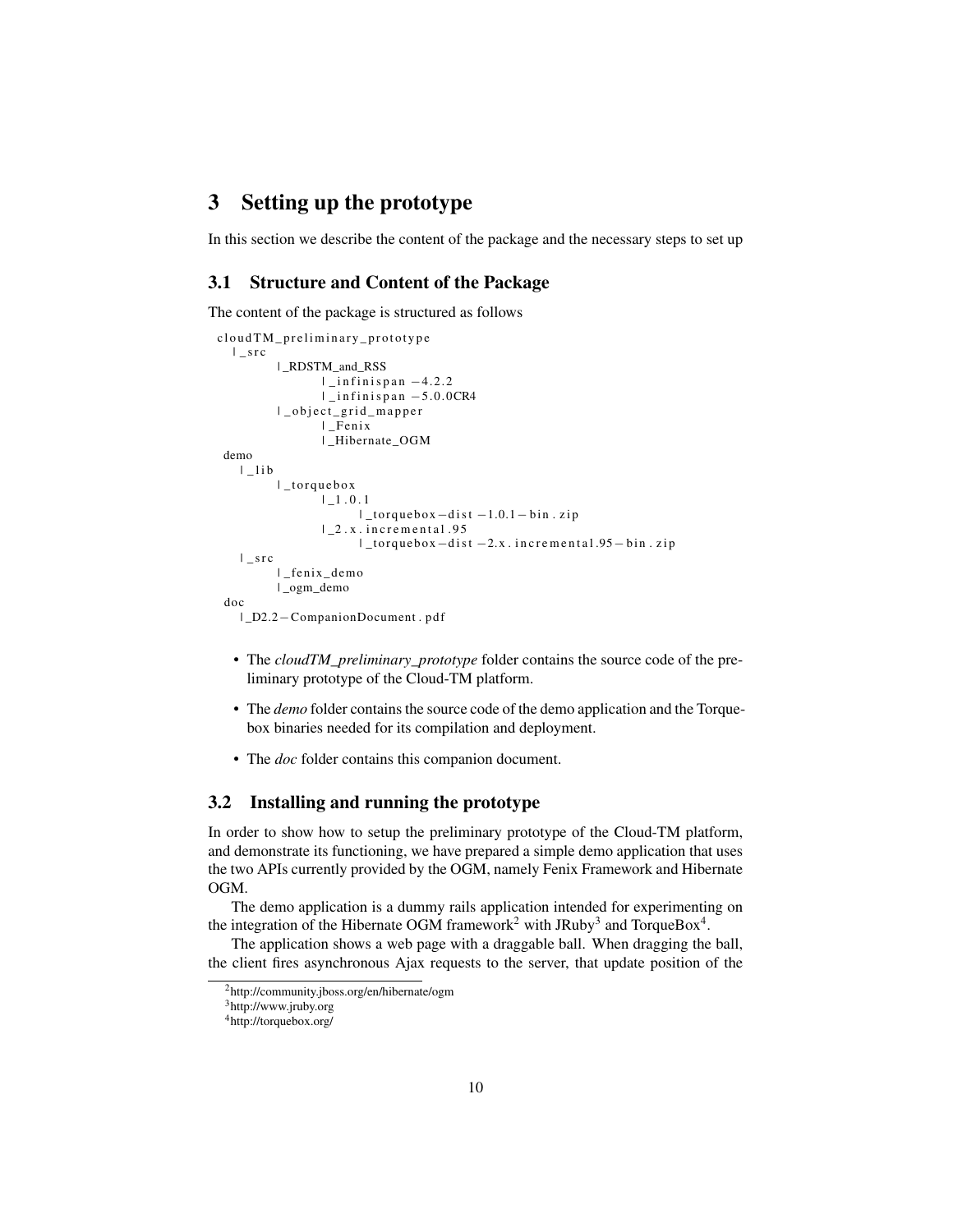ball within a transaction. As there are many asynchronous requests, conflicts are often generated (and logged).

In the following we provide instructions on how to set-up the demo using first Hibernate OGM and, next, the Fénix Framework

#### 3.2.1 Hibernate OGM

This application requires Torquebox 2.0 (http://torquebox.org) as Hibernate OGM has some dependencies with JBossAS 7. In order to run the application into a Jboss/- Torquebox application server follow these steps:

- 1. install TorqueBox v2.x.incremental.95
	- (a) Get Torquebox binary from demo/lib/torquebox/2.x.incremental.95/torqueboxdist-2.x.incremental.95-bin.zip
	- (b) Ensure you have Java 6

\$ java -version java version "1.6.0\_07" Java(TM) SE Runtime Environment (build 1.6.0\_07-b06-153) Java HotSpot(TM) 64-Bit Server VM (build 1.6.0\_07-b06-57, mixed mode)

(c) Unzip the binary distribution somewhere handy:

\$ unzip -q torquebox-dist-2.x.incremental.95-bin.zip

(d) Set the following environment variables:

\$ export TORQUEBOX\_HOME=your\_folder/torquebox-2.x.incremental.95 \$ export JBOSS\_HOME=\$TORQUEBOX\_HOME/jboss \$ export JRUBY\_HOME=\$TORQUEBOX\_HOME/jruby

2. Install the needed gem libraries: open a shell, cd to the project folder and run

jruby -S bundle install

If you don't have the bundler library in your system you must install it before the aforementioned command

jruby -S gem install bundler

Note: if you upgrade Torquebox remember to repeat step 3 after removing the Gemfile.lock file.

3. Deploy the application into TorqueBox by executing the following command in the application root folder:

jruby -S rake torquebox:deploy

4. Run TorqueBox:

jruby -S rake torquebox:run

5. Open the browser at http://localhost:8080/ogm\_demo to see the demo.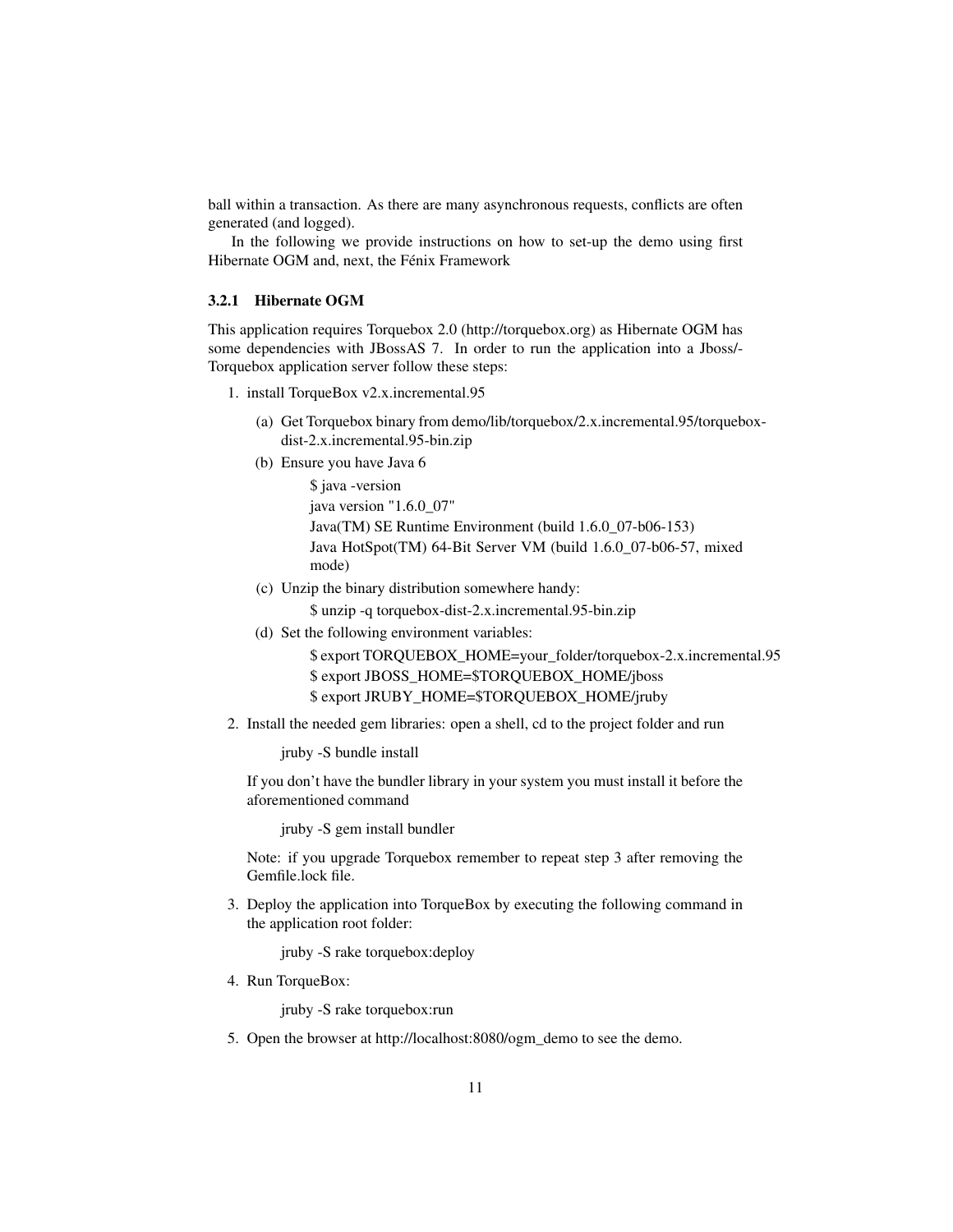#### 3.2.2 Fenix Framework

In order to run the application into a Jboss/Torquebox application server follow these steps:

- 1. Install TorqueBox v1.0.1
	- (a) Get Torquebox binary from demo/lib/torquebox/1.0.1/torquebox-dist-1.0.1 bin.zip
	- (b) Ensure you have Java 6

\$ java -version java version "1.6.0\_07" Java(TM) SE Runtime Environment (build 1.6.0\_07-b06-153) Java HotSpot(TM) 64-Bit Server VM (build 1.6.0\_07-b06-57, mixed mode)

(c) Unzip the binary distribution somewhere handy:

\$ unzip -q torquebox-dist-1.0.1-bin.zip

(d) Set the following environment variables:

\$ export TORQUEBOX\_HOME=your\_folder/torquebox-1.0.1 \$ export JBOSS\_HOME=\$TORQUEBOX\_HOME/jboss \$ export JBOSS\_CONF=all \$ export JRUBY\_HOME=\$TORQUEBOX\_HOME/jruby \$ export PATH=\$JRUBY\_HOME/bin:\$PATH

2. Copy all contents of lib/fenix into jboss (requires \$JBOSS\_CONF to be set):

jruby -S script/fenix\_install.rb

3. Install needed gem libraries: open a shell, cd to the project folder and run

jruby -S bundle install

If you don't have the bundler library in your system you must install it before the aforementioned command

jruby -S gem install bundler

4. Deploy the application into TorqueBox by executing this command in the project folder:

RAILS\_ENV=torquebox jruby -S rake torquebox:deploy

5. Run TorqueBox:

jruby -S rake torquebox:run

6. Open the browser at http://localhost:8080/fenix\_demo to see the demo.